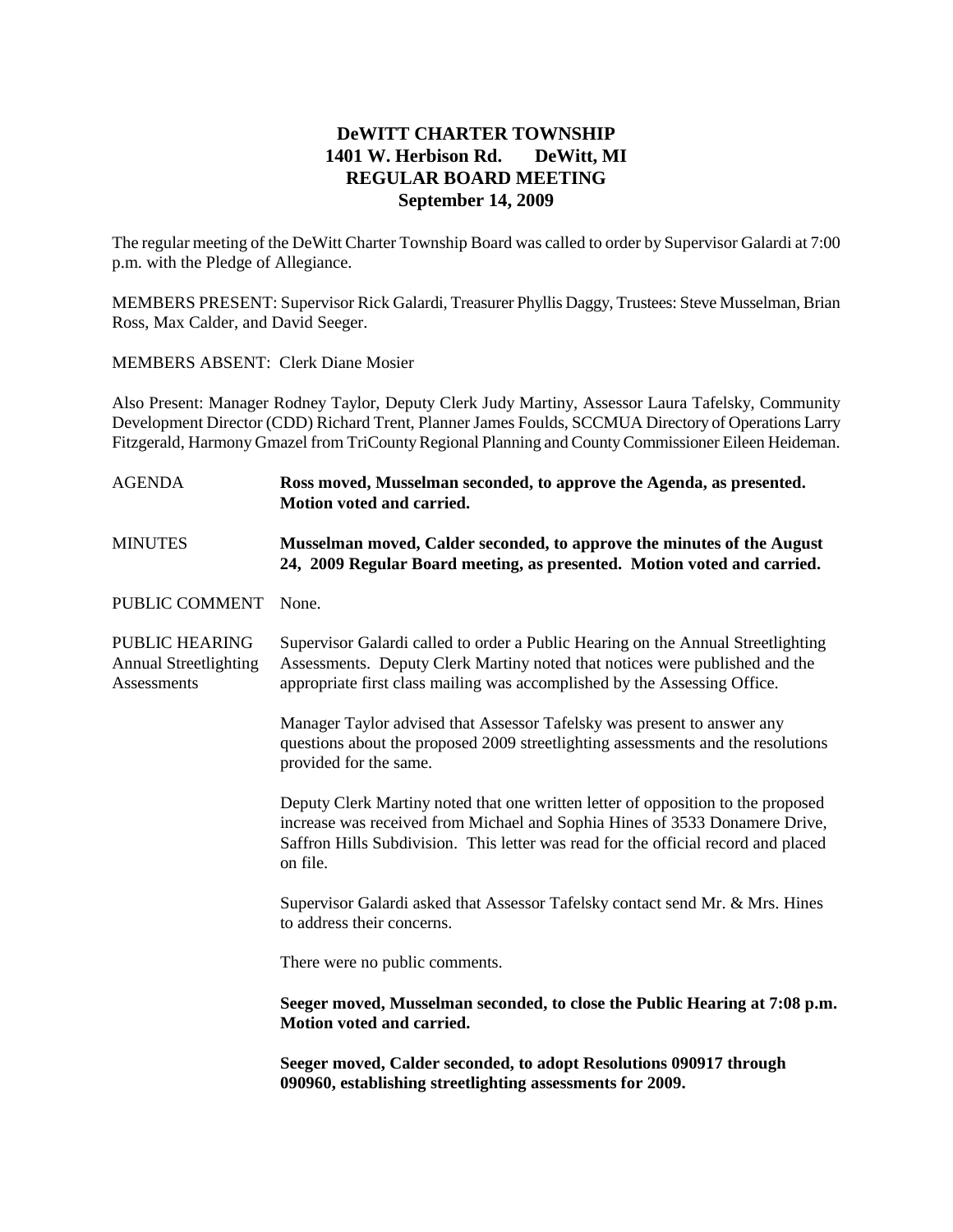|  |  | Twp. Board Minutes AYES: Ross, Calder, Daggy, Galardi, Musselman, Seeger |
|--|--|--------------------------------------------------------------------------|
|  |  | Sept. 14, 2009 Pg 2 NAYS: None                                           |
|  |  | Motion voted and carried.                                                |

#### COUNTY COMMISSIONER

REPORT County Commissioner Heideman provided an update on County business; Clinton County will be having their 2010 draft budget hearing on October  $13<sup>th</sup>$  at 7 p.m.; she received a e-mail from a DeWitt Township resident inquiring as to why Clark Road, east of BR 27, was repaved when it wasn't really in that bad of shape and she advised that she would check into the reasoning behind the repaving and get back with this individual.

> Manager Taylor advised that this particular stretch of Clark Road was chosen when the Tri-County CARTS Commission evaluated projects within their plan and determined which projects would be moved up to utilize federally funded stimulus dollars.

## CORRESPONDENCE Correspondence included the following: letter from Jim Allen, Nutrition Director with Tri-County Office on Aging, requesting that the Township designate funds for the Meals-On-Wheels Program in the 2010 budget; Comcast programming update; Michigan Township News article "Volunteer Firefighters"; Income & Employment Change Chart; August Activity Report; letter from Myrtle Barrett, representing Cadgewith Farms, regarding the installation of sidewalks along State Road; flyer for Case Cares Miracle Field Fundraiser – Texas Hold'em Tournament September 24 – 27, 2009 at Eastwood Towne Center; Clinton County Sheriff August Statistics; Center for Michigan article "How to Save Michigan's Local Communities".

Manager Taylor reminded the Board that in 2009 they allocated \$1,200 to the Tri-County Meals-On-Wheels Program and that he has again proposed \$1,200 in the 2010 Budget, which will be coming before the Board in the very near future.

Manager Taylor further advised the Board that one of the Township's project for this year was to work with Cadgewith Farms and King Arthur's Court in regards to installing sidewalks from those communities to Granger Meadows Park. He has met with the owners of the respective communities and the letter received from Cadgewith Farms reflects that the residents are not in support of this project.

| <b>COMMITTEES &amp;</b><br><b>COMMISSIONS</b>                | None.                                                                                                                                                                       |
|--------------------------------------------------------------|-----------------------------------------------------------------------------------------------------------------------------------------------------------------------------|
| <b>UNFINISHED</b><br><b>BUSINESS</b>                         | None.                                                                                                                                                                       |
| <b>NEW BUSINESS</b><br>2010 Proposed<br><b>SCCMUA Budget</b> | Manager Taylor briefly reviewed his memorandum, dated September 11, 2009.<br>SCCMUA Operations Director Larry Fitzgerald offered to answer any<br>questions from the Board. |

Brief discussion followed.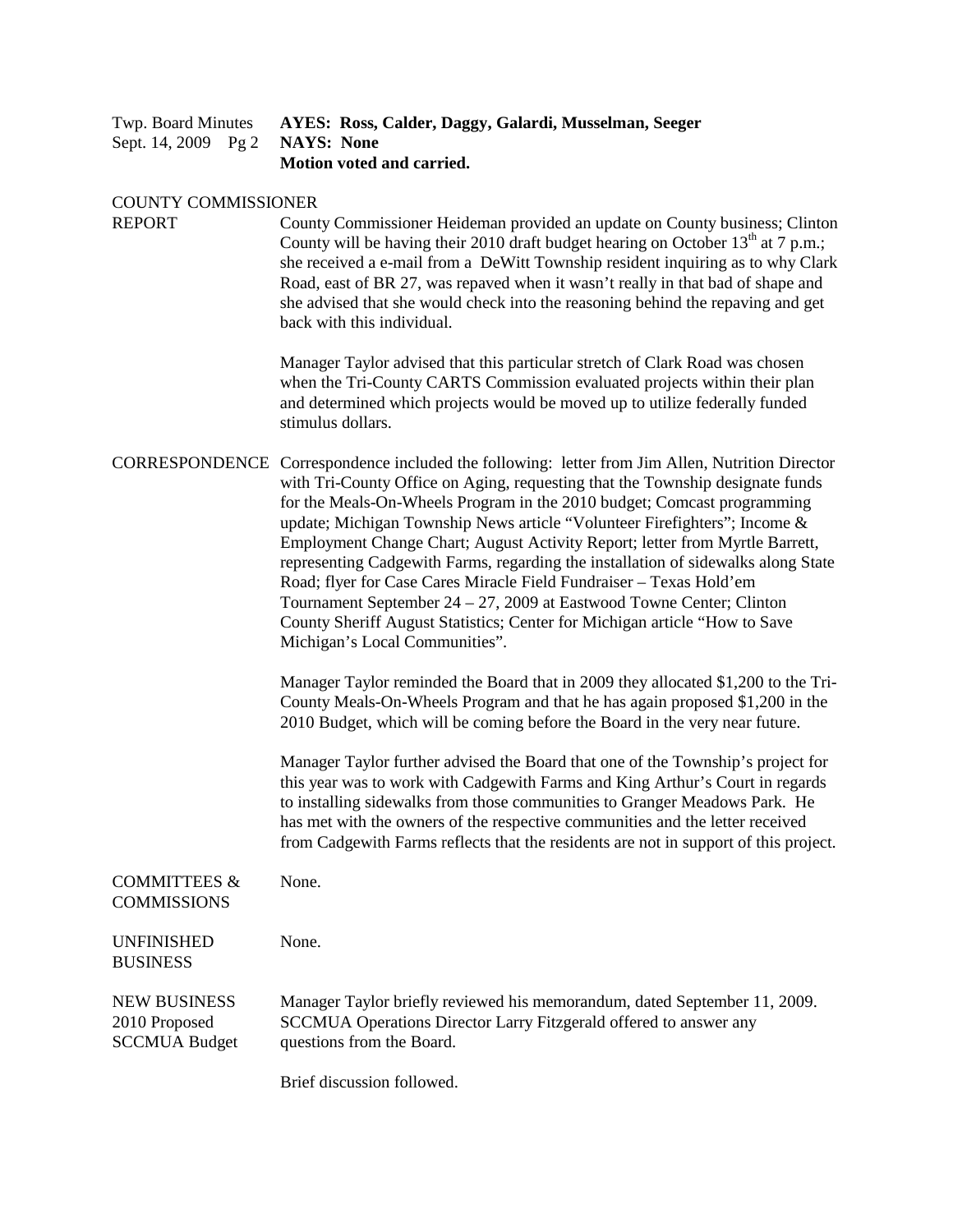| Twp. Board Minutes<br>Sept. 14, 2009 Pg 3                           | Calder moved, Seeger seconded, to adopt the 2010 SCCMUA<br>Operating Budget, as proposed and presented.<br>Motion voted and carried.                                                                                                                                                                                                                                                                                                                                                                                                                                                                                                                                                                                                                                                                                                                                                                                                                                                                                                                                                                                                                                        |  |  |
|---------------------------------------------------------------------|-----------------------------------------------------------------------------------------------------------------------------------------------------------------------------------------------------------------------------------------------------------------------------------------------------------------------------------------------------------------------------------------------------------------------------------------------------------------------------------------------------------------------------------------------------------------------------------------------------------------------------------------------------------------------------------------------------------------------------------------------------------------------------------------------------------------------------------------------------------------------------------------------------------------------------------------------------------------------------------------------------------------------------------------------------------------------------------------------------------------------------------------------------------------------------|--|--|
| Resolution #090961<br><b>Urban Service</b><br><b>District Grant</b> | Manager Taylor reviewed his memorandum, dated September 11, 2009, pointing<br>out that Tri-County Regional Planning has been instrumental in an effort to<br>research an Urban Service Boundary (USB) and recently a grant became available<br>which would provide assistance in the funding of this effort providing there is<br>support from the communities in the Tri-County area. The grant value is \$25,000<br>and a 35% match is required. A resolution of support from the different<br>communities is necessary to apply for the grant.                                                                                                                                                                                                                                                                                                                                                                                                                                                                                                                                                                                                                           |  |  |
|                                                                     | Harmony Gmazel, representing Tri-County Regional Planning, gave a brief<br>background of the Tri-County Regional Planning Commission and their goals for<br>the communities in the area pointing out that this regional growth project would<br>benefit all the communities involved in the study of service boundaries and shared<br>services between jurisdictions. She advised that several of the communities are<br>already on board with this project and asked for the Township's support for the<br>Urban/Rural Service District/Boundary Committee and its pursuit of research and<br>grant opportunities to pursue the 2009 LIAA Partnerships for Change: Sustainable<br><b>Communities Grant.</b>                                                                                                                                                                                                                                                                                                                                                                                                                                                                |  |  |
|                                                                     | Ross moved, Calder seconded, to adopt Resolution 090961 which provides<br>for the support for the Tri-County Regional Urban/Rural Service<br>District/Boundary Committee and the pursuit of the 2009 LIAA<br>Partnerships for change: Sustainable Communities Grant and to authorize<br>the Township Clerk to sign said resolution.                                                                                                                                                                                                                                                                                                                                                                                                                                                                                                                                                                                                                                                                                                                                                                                                                                         |  |  |
|                                                                     | AYES: Ross, Calder, Daggy, Galardi, Seeger, Musselman<br><b>NAYS: None</b><br>Motion voted and carried.                                                                                                                                                                                                                                                                                                                                                                                                                                                                                                                                                                                                                                                                                                                                                                                                                                                                                                                                                                                                                                                                     |  |  |
| SUP07-990005<br>E.T. MacKenzie<br>Renewal                           | Planner Jim Foulds reviewed his memorandum, dated September 10,<br>2009, relative to SUP07-990005 from E.T. MacKenzie Company, and advised<br>that he had reviewed the file and conducted an inspection of the site. Additionally<br>he and Community Development Director Trent met with the applicant's<br>representative, the Clinton County Drain Commissioner, and several<br>neighborhood residents who had expressed concerns about the project. The status<br>of the project was discussed at their meeting and the Drain Commissioner<br>indicated that the drainage improvements implemented by MacKenzie appeared to<br>be operating in compliance with drain regulations. At that same meeting the<br>neighborhood residents reviewed their concerns about the ongoing years of<br>operation, noise, dust, drainage and the general impact on their quality of life.<br>They expressed a desire that no additional extensions be granted beyond to 2012<br>date. Mr. Clark, representative of E.T. MacKenzie indicated that the excavation<br>operation for the Stoll Road site would be completed within the original four year<br>approval timeframe of 2012. |  |  |

Discussion followed.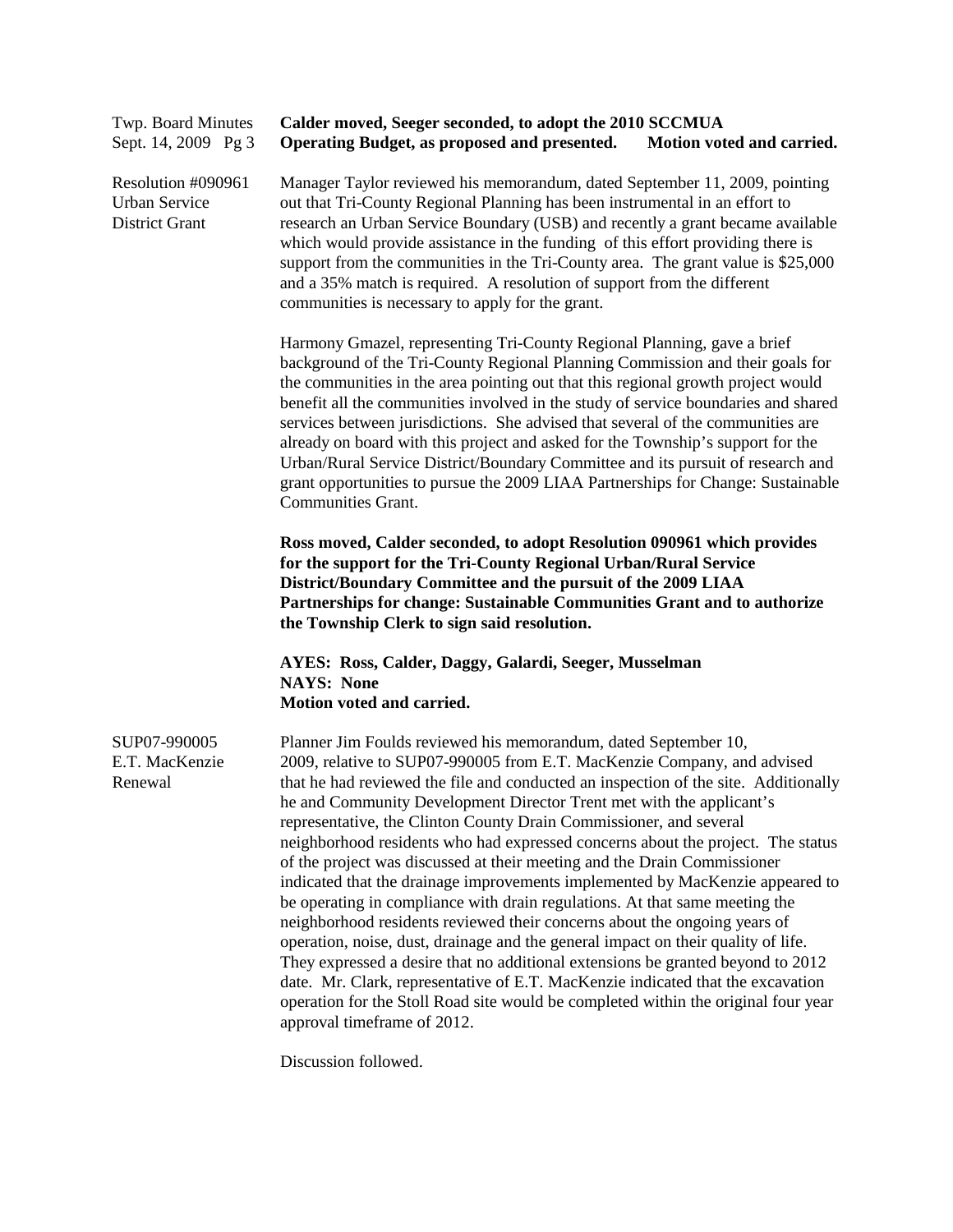| <b>Twp Board Minutes</b><br>Sept 14, 2009 Pg 4 | Ross moved, Seeger seconded, that Special Use Permit 07-990005 for the<br>extraction of soil and minerals from property located on the north side of<br>Stoll Road, east of Business U.S. 127, be renewed for a period to end on<br>September 1, 2010. Motion voted and carried.                                                                                                                                                                                                                                                                                                                                                                                                                                                                                                                                                                                                                                                                                                                                                                                                                                                                                                                                                                                                                                                                                              |  |  |
|------------------------------------------------|-------------------------------------------------------------------------------------------------------------------------------------------------------------------------------------------------------------------------------------------------------------------------------------------------------------------------------------------------------------------------------------------------------------------------------------------------------------------------------------------------------------------------------------------------------------------------------------------------------------------------------------------------------------------------------------------------------------------------------------------------------------------------------------------------------------------------------------------------------------------------------------------------------------------------------------------------------------------------------------------------------------------------------------------------------------------------------------------------------------------------------------------------------------------------------------------------------------------------------------------------------------------------------------------------------------------------------------------------------------------------------|--|--|
| <b>CIA</b> Presentation                        | CDD Trent provided a power point presentation on Corridor Improvement<br>Authorities, which provided the purpose of the act in promoting economic<br>development, who is eligible, how it works, the CIA's powers and responsibilities,<br>and the pro's and con's of having an authority. CDD Trent also passed out a<br>handout providing the "steps" and timeline for establishing a Corridor<br>Improvement Authority.                                                                                                                                                                                                                                                                                                                                                                                                                                                                                                                                                                                                                                                                                                                                                                                                                                                                                                                                                    |  |  |
|                                                | Discussion followed on establishing a CIA and the timeline for proceeding with<br>this project. No action was required.                                                                                                                                                                                                                                                                                                                                                                                                                                                                                                                                                                                                                                                                                                                                                                                                                                                                                                                                                                                                                                                                                                                                                                                                                                                       |  |  |
| Resignation                                    | Galardi moved, Musselman seconded, to accept with regret the resignation<br>of Robert Ancel from the Sewer Board of Appeals, and requested that a<br>letter of appreciation be sent to Mr. Ancel thanking him for his many years<br>of service to the community. Motion voted and carried.                                                                                                                                                                                                                                                                                                                                                                                                                                                                                                                                                                                                                                                                                                                                                                                                                                                                                                                                                                                                                                                                                    |  |  |
| <b>Set Public Hearing</b>                      | Seeger moved, Ross seconded, that the Board of Trustees set the Public<br>Hearing on the Proposed 2010 Township Budget for Monday, October 12,<br>2009 at 7:00 p.m. Motion voted and carried.                                                                                                                                                                                                                                                                                                                                                                                                                                                                                                                                                                                                                                                                                                                                                                                                                                                                                                                                                                                                                                                                                                                                                                                 |  |  |
| <b>VOUCHERS</b>                                | Seeger moved, Calder seconded, to approve General Operating Fund<br>Vouchers 56063-56151 and Tax Fund Vouchers 7076 - 7095. Motion voted<br>and carried.                                                                                                                                                                                                                                                                                                                                                                                                                                                                                                                                                                                                                                                                                                                                                                                                                                                                                                                                                                                                                                                                                                                                                                                                                      |  |  |
| <b>REPORTS</b>                                 | Manager Taylor reported that Redline Auto, located on the southwest corner of<br>BR 127 and State Road, officially opened for business today; Police Department<br>currently has three officers on leave; a new tree located on the east side of our<br>main Herbison Road entrance was donated by a Township resident, Bob Henning,<br>honoring Officer Darnell and his recent heroism in our community; a survey was<br>sent out to residents along Wood Road regarding installation of gravity sewers<br>with a relatively low response rate of 8 "no" responses and 3 "yes" responses,<br>with most feeling that the project would be too costly for them; the Parks $\&$<br>Recreation Master Plan is about ready for review, finalization between the City of<br>DeWitt and the Township and the adoption thereof; last year the Township was<br>awarded a Tree Grant for Watersedge Park which has been utilized and trees have<br>been planted; Township has applied again for the 2010 Tree Grant; State Road<br>property has been purchased and it now officially belongs to the Township, the<br>demolition and restoration process for the property have been put in place and<br>should be completed before the end of the year.<br>Ross advised that the DARA Exploratory Committee will be meeting in Bath<br>Township on the $17th$ of the month at 7:00 p.m. |  |  |
|                                                | Calder advised that his communication with the Township resident regarding<br>allowing dogs in the Township parks is ongoing.                                                                                                                                                                                                                                                                                                                                                                                                                                                                                                                                                                                                                                                                                                                                                                                                                                                                                                                                                                                                                                                                                                                                                                                                                                                 |  |  |